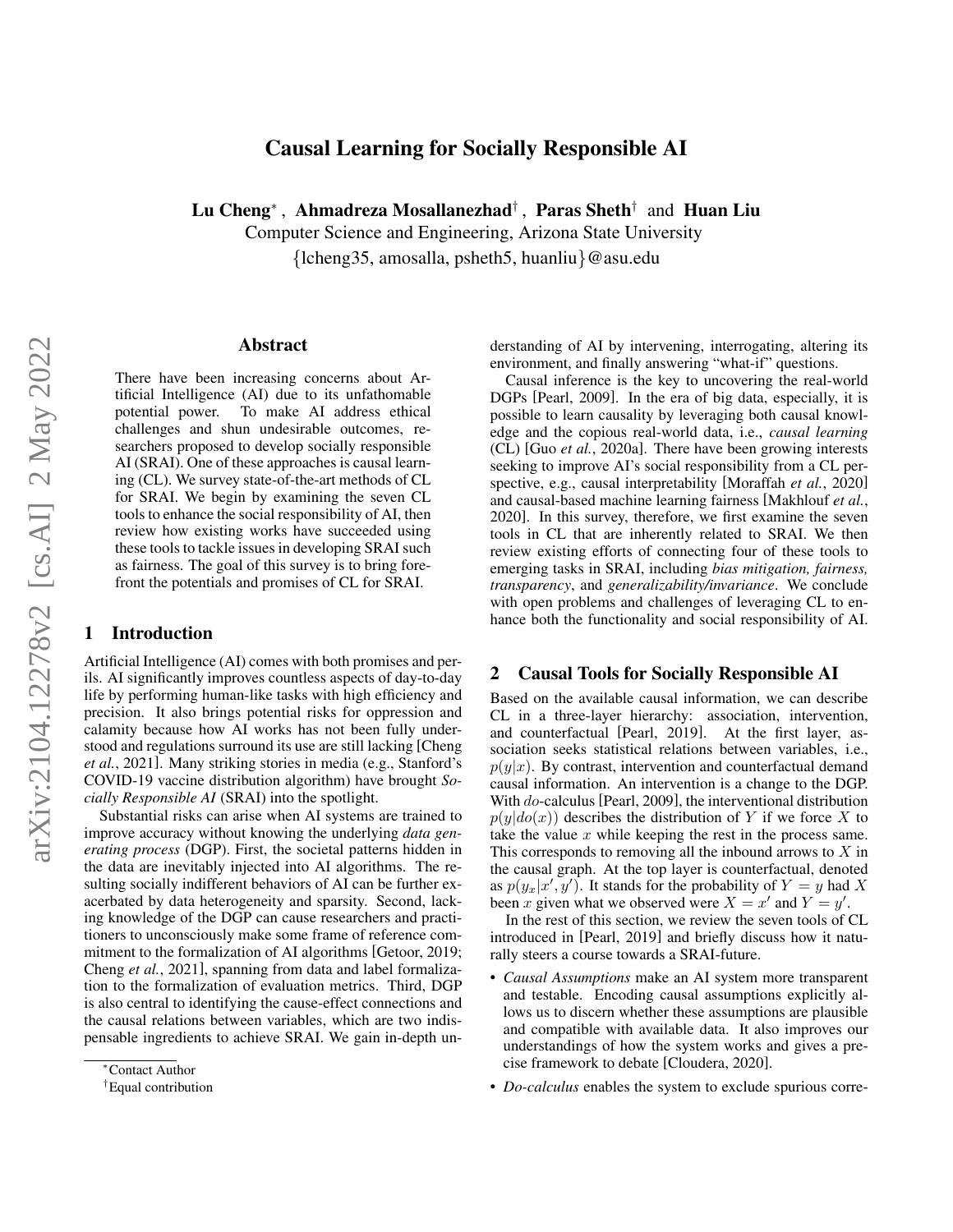<span id="page-1-0"></span>

Figure 1: The taxonomy of CL for SRAI. The blue rectangle denotes the four commonly used causal tools for SRAI.

lations by eliminating confounding through back-door criterion [\[Pearl, 2009\]](#page-7-0). Confounding is a major cause of many socially indifferent behaviors of an AI system.

- *Counterfactual analysis* involves a "what would have happened if" question. It is the building block of scientific thinking, thus, a key ingredient to warrant SRAI.
- *Mediation Analysis* decomposes the effect of an intervention into direct and indirect effects. Its identification helps understand how and why a cause-effect arises. Therefore, mediation analysis is essential for generating explanations.
- *Adaptability* is a model's capability to generalize to different environments. AI algorithms typically cannot perform well when the environment changes. CL can uniquely identify the underlying mechanism responsible for the changes.
- *Missing data* is a common problem in AI tasks. It reduces statistical power, data representativeness, and can cause biased estimations. CL can help recover causal and statistical relationships from incomplete data via causal graphs.
- *Causal discovery* learns causal directionality between variables from observational data. As causal graphs are mostly unknown and arbitrarily complex in real-world applications, causal discovery offers a ladder to true causal graphs.

We propose the taxonomy of CL for SRAI in Fig. [1](#page-1-0) and review how these CL tools – particularly, the Causal Assumptions, Do-calculus, Counterfactual Analysis, and Adaptability – help SRAI in terms of bias mitigation, fairness, transparency, and generalizability/invariance below.

# 3 Bias Mitigation

AI systems can be biased due to hidden or neglected biases in the data, algorithms, and user interaction. [\[Olteanu](#page-7-4) *et al.*, [2019\]](#page-7-4) introduced 23 different types of bias including selection, measurement biases, and so on. There are various ways to de-bias AI systems such as adversarial training [\[Zhang](#page-7-5) *et al.*[, 2018\]](#page-7-5), reinforcement learning [\[Wang and Deng, 2020\]](#page-7-6), and causal inference [Zhao *et al.*[, 2019\]](#page-7-7). Due to its interpretable nature, causal inference offers high confidence in making decisions and can show the relation between data attributes and AI system's outcomes. Here, we review two popular causality-based methods for bias mitigation – propensity score and counterfactual data augmentation (CDA).

# 3.1 Propensity Score

Propensity score is used to eliminate treatment selection bias and ensure the treatment and control groups are comparable. It is the "conditional probability of assignment to a particular treatment given a vector of observed covariates" [\[Rosenbaum](#page-7-8) [and Rubin, 1983\]](#page-7-8). Due to its effectiveness and simplicity, propensity score has been used to reduce unobserved biases in various domains, e.g., NLP and recommender systems. Here, we focus our discussions on recommender systems.

Inverse Propensity Scoring (IPS) is used to alleviate the selection and position biases commonly present in recommender systems. Selection bias appears when users selectively rate or click items, rendering observed ratings not representative of the true ratings, i.e., ratings obtained when users randomly rate items. Given a user-item pair  $(u, i)$  and  $O_{u,i}\{0,1\}$  denoting whether u observed i, we define propensity score as  $P_{u,i} = P(O_{u,i} = 1)$ , i.e., the marginal probability of observing a rating. During the model training phase, IPS-based unbiased estimator is defined using following empirical risk function [\[Schnabel](#page-7-9) *et al.*, 2016]:

$$
\underset{\theta}{\arg\min} \sum_{O_{u,i}=1} \frac{\hat{\sigma}_{u,i}(r,\hat{r}(\theta))}{P_{u,i}} + Reg(\theta),\tag{1}
$$

where  $\hat{\sigma}_{u,i}(r,\hat{r}(\theta))$  denotes an evaluation function and  $Reg(\theta)$  the regularization for model complexity. IPS is also used to mitigate selection bias during evaluation, see, e.g., [\[Schnabel](#page-7-9) *et al.*, 2016; Yang *et al.*[, 2018\]](#page-7-10).

Position bias occurs in a ranking system as users tend to interact with items with higher ranking positions. To remedy position bias, previous methods used IPS to weigh each data instance with a position-aware value. The loss function of such models is defined as follows [\[Agarwal](#page-6-4) *et al.*, 2019]:  $L(M, q) = \sum_{x \in \pi_q} \Delta(x, y | \pi_q)$ , where M indicates the ranking model,  $q \in Q$  denotes a query from a set of all queries to the model,  $\pi_q$  is the ranked list by M, and  $\Delta(x, y | \pi_q)$  denotes the individual loss on each item  $x$  with relevant label y. In another method, [\[Hofmann](#page-6-5) *et al.*, 2013] proposed to estimate propensity scores using ranking randomization. First, the ranking results of the system are randomized. Then the propensity score is calculated based on user clicks on different positions. Although this method is shown to be effective, it can significantly degrade user experience as the highly ranked items may not be users' favorites [\[Joachims](#page-6-6) *et al.*, [2017\]](#page-6-6). Therefore, [Guo *et al.*[, 2020b\]](#page-6-7) proposed a method in an offline setting where randomized experiments are not available. They specifically considered multiple types of user feedback and applied IPS to learn an unbiased ranking model.

### 3.2 Counterfactual Data Augmentation (CDA)

CDA is a technique to augment training data with their counterfactually-revised counterparts via causal interventions that seek to eliminate spurious correlations [\[Kaushik](#page-6-8) *et al.*, [2020\]](#page-6-8). It enables AI algorithms to be trained on unseen data, therefore, reducing undesired biases and improving model generalizability. Here, we focus on CDA for bias mitigation and will discuss model generalizability in Sec. 6.3.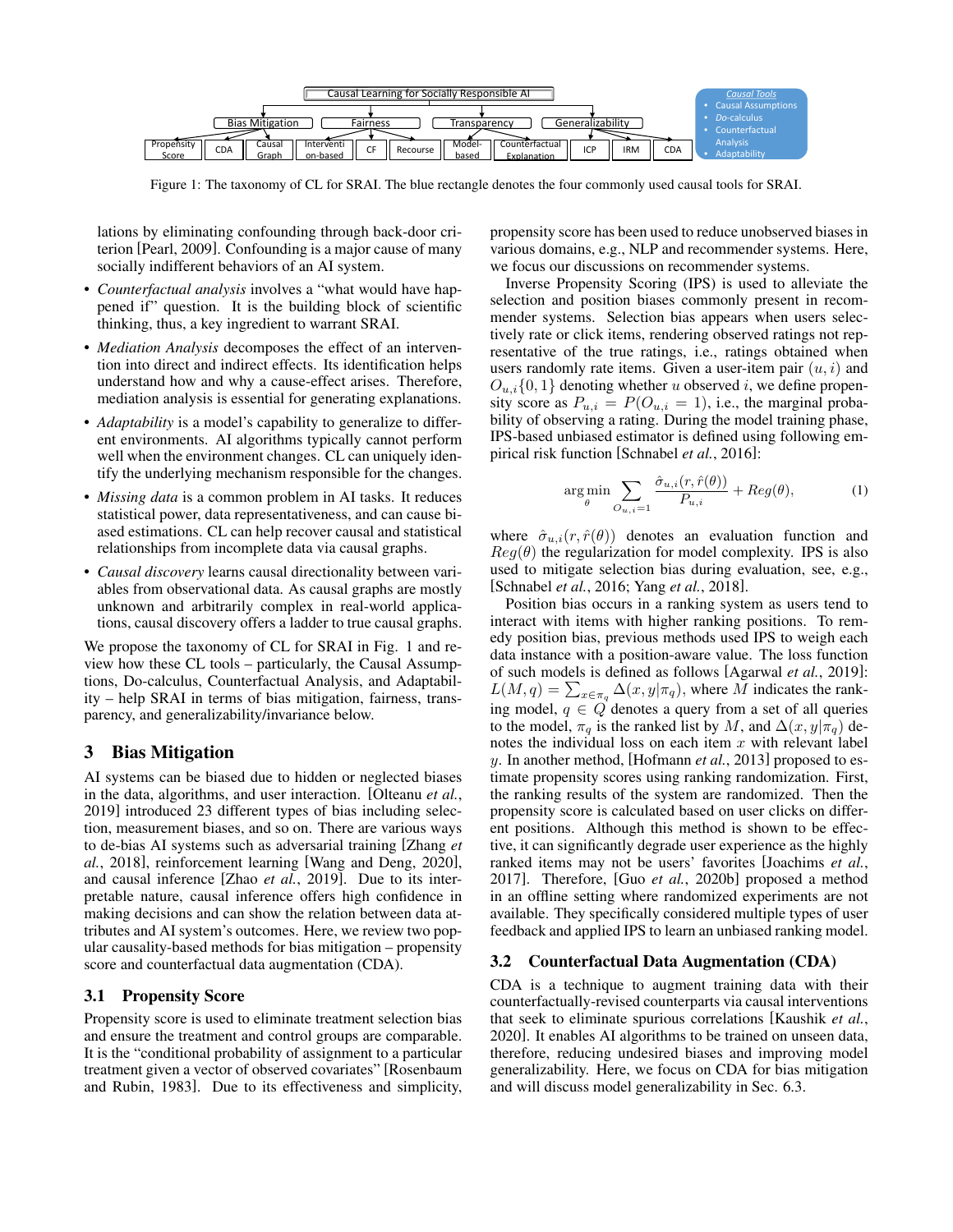

<span id="page-2-0"></span>Figure 2: A causal graph to mitigate popularity bias.

One of the domains using CDA to reduce biases hidden in the data is NLP. Particularly, one begins by sampling a subset of original data that contains attributes of interest, e.g., gender or sentiment. Then expert annotators or inference models are asked to generate the counterfactual counterparts. The augmented datasets are later fed into the downstream NLP tasks, e.g., sentiment analysis. For example, CDA can be used to reduce gender bias by generating a dataset that encourages training algorithms not to capture *gender*-related information. One such method generates a gender-free list of sentences using a series of sentence templates to replace every occurrence of gendered word pairs (e.g., he:she, her:him/his) [Lu *[et al.](#page-6-9)*, [2020b\]](#page-6-9). It formally defined CDA as:

**Definition 1** *Given input instances*  $S =$  $\{(x_1, y_1), (x_2, y_2), ..., (x_N, y_N)\}$  *and intervention c, a*  $\therefore$  *c*-augmented dataset  $S'$  is  $S \cup \{ (c(x), y) \}_{(x,y) \in S}$ .

The underlying assumption is that an unbiased model should not distinguish between matched pairs and should produce the same outcome for different genders [Lu *et al.*[, 2020b\]](#page-6-9). For sentiment analysis, [\[Kaushik](#page-6-8) *et al.*, 2020] generated counterfactual scenarios with help of human annotators who were provided with positive movie reviews and were asked to perform minimal changes to make them negative.

## 3.3 Causal Graphs

Causal graph is a powerful approach for counterfactual reasoning as it allows us to study the effects of various sensitive attributes on the outcome. It is a probabilistic graphical model to encode assumptions and widely used to detect and mitigate bias in AI systems. In the NLP domain, for example, to mitigate gender bias in word embeddings, a recent work by [\[Yang and Feng, 2020\]](#page-7-11) proposed a causal graph characterizing relation between gender-definition and genderbiased non-gender-definition word vectors. In the domain of recommender systems, causal graph can mitigate bias that affects decisions toward popular items (i.e., popularity bias) or gender-specific recommendations. The underlying assumption is that, a user click on biased recommendation results from two independent causes: user interest and item popularity. Or formally,  $P_{\text{click}} = P_{\text{user interest}} + P_{\text{item popularity}}$ , where P indicates matching probability for a user and an item. A corresponding causal graph that disentangles user interest and item popularity is shown in Fig. [2.](#page-2-0) They further created two different embeddings to capture users' real-interest in items and pseudo-interest caused by popularity. Finally, the user interest embedding is used to create a de-biased recommender where the popularity bias has been disentangled.

### 3.4 Discussions

Bias is a primary reason that AI systems fail to make fair decisions. Using propensity-score-based approaches needs to specify the correct forms of propensity scores in realworld applications. The alternate randomization experiments – which may be inapplicable due to ethical and financial considerations – might decrease the utility performance of the AI systems [\[Joachims](#page-6-6) *et al.*, 2017]. One challenge of using CDA is to design a process to generate a modified dataset using the considered interventions. While causal graphs appear promising [\[Yang and Feng, 2020\]](#page-7-11), one has to make assumptions that may be impractical to reflect real-world biases. Beyond bias mitigation, measuring bias via experimentation can help understand causal connections between attributes of interest and algorithmic performance [\[Balakrish](#page-6-10)nan *et al.*[, 2020\]](#page-6-10), therefore, mitigating biases.

# 4 Fairness

Biases in AI systems can lead to many undesired consequences such as model overfitting and other societal issues. One of the most frequently discussed issues in AI is fairness, the property of a model that produces results independent of given variables, especially those considered sensitive, e.g., gender. Here, we briefly review another line of research that aims to train a fair AI system apart from the de-biasing perspective discussed above. A comprehensive survey on causal fairness can be referred to [\[Makhlouf](#page-7-2) *et al.*, 2020].

#### 4.1 Fairness via Causal Modeling

From the causal perspective, fairness can be formulated as estimating causal effects of sensitive attributes such as gender on the outcome of an AI system. Such causal effects are evaluated using counterfactual interventions over a causal graph with features, sensitive attributes, and other variables. Underpinning this approach is the concept of *counterfactual fairness* (CF) [\[Kusner](#page-6-11) *et al.*, 2017]. CF implies that a decision is considered fair if it is the same in both "the actual world" and "a counterfactual world" where, e.g., for an individual belongs to a different demographic group. Formally, considering  $Y$ ,  $A$ , and  $X$  as the observed outcome, sensitive attributes, and features, respectively, CF is defined as follows:

**Definition 2** *Given*  $x \in X$  *and*  $a \in A$ *, predictor*  $\hat{Y}$  *is counterfactually fair if*

$$
P(\hat{Y}_{A \leftarrow a}(U) = y | X = x, A = a)
$$
  
= 
$$
P(\hat{Y}_{A \leftarrow a'}(U) = y | X = x, A = a)
$$
 (2)

*holds for all* y and any  $a' \in A$ .

 $U$  refers to a set of latent background variables in a causal graph. This definition states that if the two outcome probabilities  $P(y_a | x, a)$  and  $P(y_{a'} | x, a)$  are equal for an individual, then s/he is treated fairly as if s/he had been from another sensitive group. Or, A should not be the cause of  $\hat{Y}$ . CF assumed that fairness can be uniquely quantified from observational data, which is not valid in certain situations due to the unidentifiability of the counterfactual quantity. [\[Wu](#page-7-12) *et al.*[, 2019\]](#page-7-12) then introduced a graphical criterion determining the identifiability of counterfactual quantities. With the derived bounds, CF is achieved by constraining the classifier's training process on the amount of unfairness in the predictor.

Another stepping stone toward creating fair AI systems using CL is the intervention-based fairness. [\[Hajian and](#page-6-12) [Domingo-Ferrer, 2012\]](#page-6-12) first proposed to improve fairness by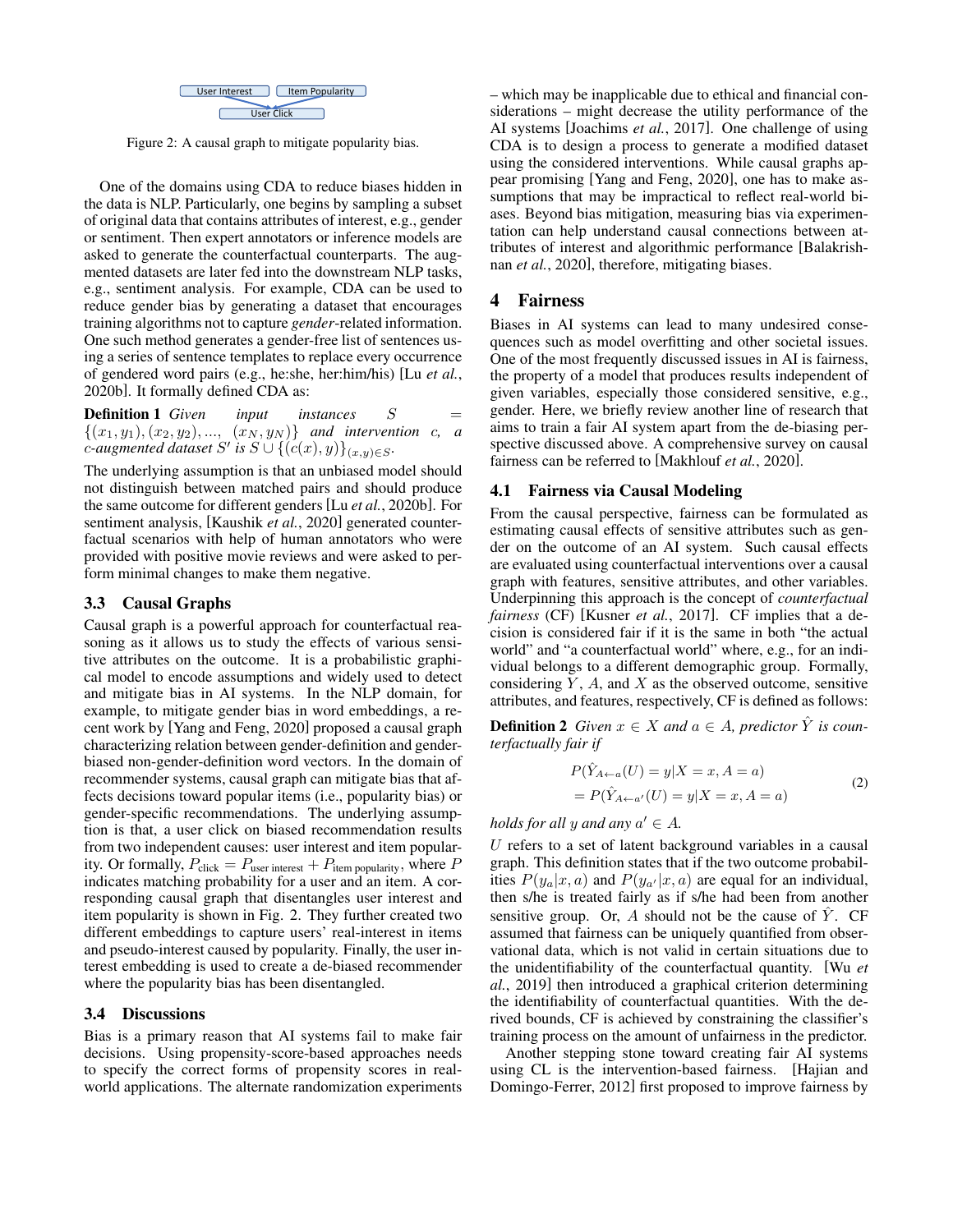expressing direct and indirect discrimination through the different paths connecting the sensitive attributes (i.e., the treatment) and the outcome of an AI system. Similarly, [\[Zhang](#page-7-13) [and Bareinboim, 2018\]](#page-7-13) modeled discrimination based on the effect of a sensitive attribute on an outcome along certain disallowed causal paths. These methods generally formulate and quantify fairness as the average causal effect of the sensitive attribute on the decision attribute, which is then evaluated by the intervention through the post-interventional distributions.

#### 4.2 Discussions

CF considers more general situations than intervention-based fairness where the set of profile attributes is empty, therefore, it is more challenging. One limitation of CF is that these sensitive attributes may not admit counterfactual manipulation [\[Kasirzadeh and Smart, 2021\]](#page-6-13). What does it mean to suppose a different version of an individual with the counterfactually manipulated sensitive attributes such as race? In order to use a sensitive attribute appropriately, it is necessary to specify what the categories are and what perception of an attribute to be used. The validity of counterfactuals is also challenging to assess. What is the metric used to measure the similarity between the actual and imaginary worlds? CFbased models may fail when the identifiable assumption is violated due to the unidentifiable counterfactual quantity [\[Wu](#page-7-12) *et al.*[, 2019\]](#page-7-12). Although this might be solved via a relaxed assumption, the idea of using social categories to achieve fairness can be problematic as they may not admit counterfactual manipulation. Lastly, parallel to algorithmic fairness, algorithmic *recourse* offers explanations and recommendations to individuals unfavourably treated. Future research can consider causal algorithmic recourse and its relation to CF and other fairness criteria [von Kügelgen *et al.*, 2020].

#### 5 Transparency

Conventional AI algorithms often lack *transparency*, typically presented in the concept of *interpretability/explanability*. When AI algorithms do not provide explanations for how and why they make a decision, users' trust on these algorithms can be eroded. Hence, there is a need for AI systems to produce interpretable results. Causal Interpretability helps generate human friendly explanations by answering questions such as "Why does a model makes such decisions?". In this section, we describe two approaches associated with causal interventional interpretability and counterfactual interpretability, respectively. Please refer to [\[Moraffah](#page-7-1) *et al.*, 2020] for more details.

#### 5.1 Model-based Interpretations

CL for model-based interpretations seeks to estimate the causal effect of a particular input neuron on a certain output neuron in the network. Drawing from causal inference theories, causally interpretable models first map a neural network structure into a Structural Causal Model (SCM) [\[Pearl, 2009\]](#page-7-0) and then estimate the effect of each model component on the output based on the data and a learned function (i.e., a neural network) using do-calculus [\[Chattopadhyay](#page-6-14) *et al.*, 2019]. Particularly, every *l*-layer neural network  $N(l_1, l_2, ..., l_n)$  has a corresponding SCM  $M([l_1, ..., l_n], U, [f_1, ..., f_n], P_U)$ where  $f_i$  refers to the set of causal functions for neurons in layer  $l_i$ . U denotes a group of exogenous random variables that act as causal factors for input layer  $l_1$ .  $P_u$  defines the probability distribution of  $U$ .  $M$  can be further reduced to a SCM with only input layer  $l_1$  and output layer  $l_n$ :  $M'([l_1, l_n], U, f', P_U)$ , by marginalizing out the hidden neurons [\[Chattopadhyay](#page-6-14) *et al.*, 2019]. Finally, we can estimate the average causal effect (ACE) of a feature  $x_i \in l_1$  with value  $\alpha$  on output  $y \in l_n$  by

$$
ACE_{do(x_i=\alpha)}^y = \mathbb{E}\left[y \mid do(x_i=\alpha)\right] - baseline_{x_i}, \quad (3)
$$

where  $baseline_{x_i} = \mathbb{E}_{x_i} [\mathbb{E}_y [y \mid do (x_i = \alpha)]].$ 

Similar method was applied to CNN architectures trained on image data to reason over deep learning models [\[Narendra](#page-7-15) *et al.*[, 2018\]](#page-7-15). [\[Zhao and Hastie, 2021\]](#page-7-16) leveraged partial dependence plot [\[Friedman, 2001\]](#page-6-15) and Individual Conditional Expectation [\[Goldstein](#page-6-16) *et al.*, 2015] to extract causal information (e.g., relations between input and output variables) from black-box models. [Martínez and Marca, 2019] proposed an approach for explaining the predictions of a visual model with the causal relations between the latent factors which they leveraged to build a Counterfactual Image Generator.

#### 5.2 Counterfactual Explanations

Different from model-based interpretation which deals with model parameters to determine the vital components of the model, counterfactual explanations typically describe scenarios such as "If X had not occurred, Y would not have occurred". Specifically, the predicted outcome is considered as the event  $Y$  and the features fed to the model are the causes X. A counterfactual explanation can be defined as a causal situation of the form where an output  $Y$ , which occurs given the feature input  $X$ , can be changed to a predefined output  $Y'$ by minimally changing the feature vector  $X$  to  $X'$ .

To generate counterfactual explanations, a common approach is a generative counterfactual framework [Liu *[et al.](#page-6-17)*, [2019\]](#page-6-17) that leverages generative models along with attribute editing mechanisms. The objective function is defined as

$$
\arg\min_{x_{cf}} \max_{\lambda} L(x, x_{cf}, y, y_{cf})
$$
  
\n
$$
L(x, x_{cf}, y, y_{cf}) = \lambda \cdot (\hat{f}(x_{cf}) - y_{cf})^2 + d(x, x_{cf}),
$$
\n(4)

where  $x/x_{cf}$  denotes the observed/counterfactual features and  $y/y<sub>cf</sub>$  the observed/counterfactual outcome. The first term indicates the distance between the model's prediction for the counterfactual input  $x_{cf}$  and the desired counterfactual output. The second term describes the distance between the observed features x and counterfactual features  $x_{cf}$ .  $\lambda$  is the hyperparameter balancing the importance of the two distances. Another category of approach relies on adversarial examples to provide counterfactual explanations. Rather than explaining why a model predicts an output with a given input, it finds an alternative version of the input that receives different classification results. One can also lay constraints on the features so that only the desired features are subject to changes. The third category of approach uses class prototypes for the counterfactual search process [\[Van Looveren and Klaise, 2019\]](#page-7-18).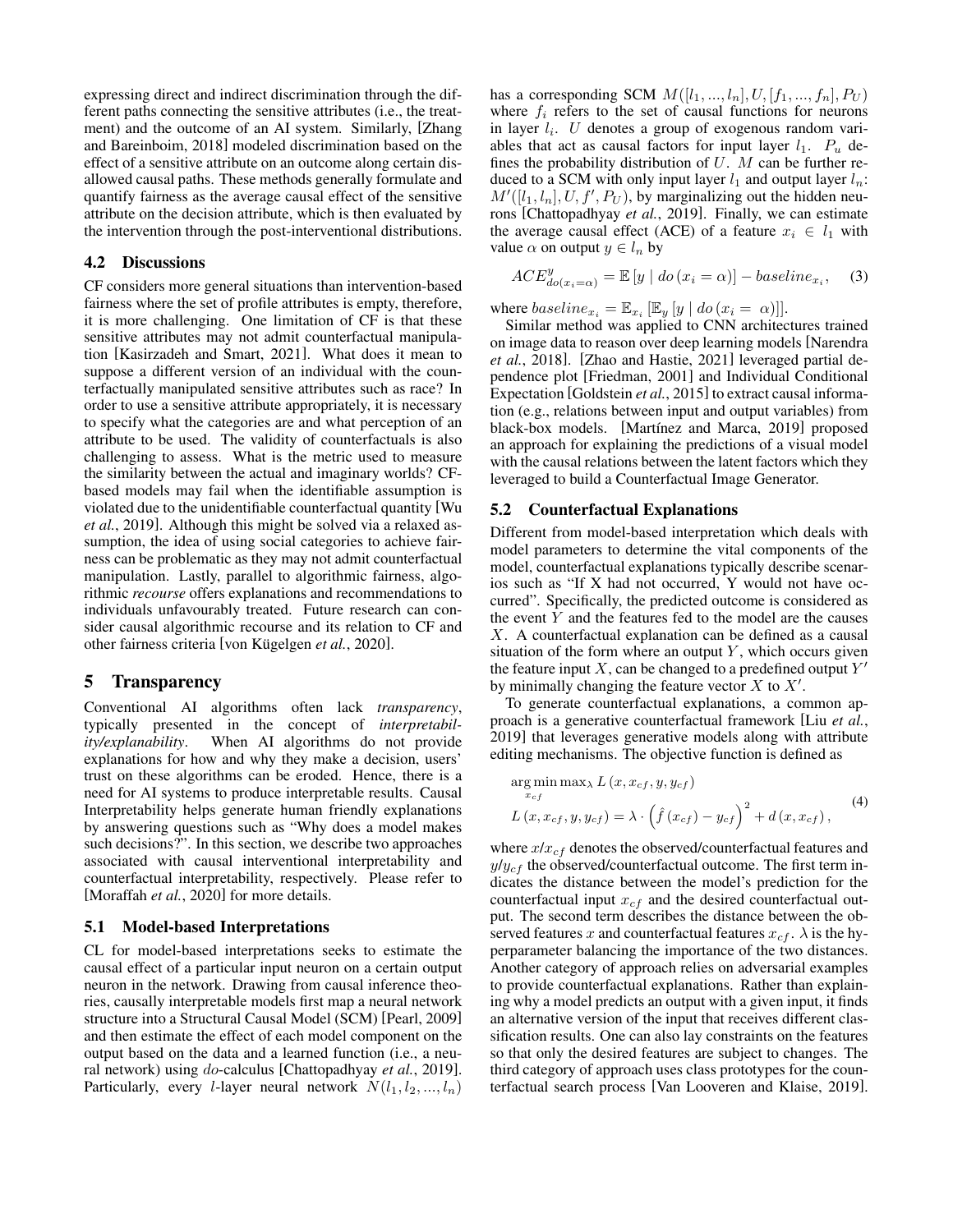These prototypes – refer to the mean encoding of the instances that belong to the class – are integrated into the objective function so that the perturbations can produce interpretable counterfactuals. For a more detailed understanding readers could refer to [Xu *et al.*[, 2020\]](#page-7-19).

### 5.3 Discussions

There are still limitations in existing models for causal interepretability. For instance, evaluating such models is difficult due to the lack of ground-truth causal relations between the components of the model or causal effect of one component on another. While using counterfactual explanations for interpretability may seem feasible, it has been shown that there exist unspecified contextual presumptions and choices while generating counterfactual scenarios that may not stand well in the social world [\[Kasirzadeh and Smart, 2021\]](#page-6-13). For instance, social categories such as race and gender need to be first defined in order to generate counterfactual scenarios around these variables. Even with ground truth and welldefined social categories, existing works may still fail because causal assumptions in these works are not explicitly explained. It is critical to clearly define causal assumptions.

### 6 Invariance/Generalizability

Due to societal biases hidden in data and the shortcut learning [\[Geirhos](#page-6-18) *et al.*, 2020], AI algorithms can easily overfit to training data, i.e., learning *spurious correlations*. Common approaches for avoiding overfitting rely on the assumption that samples of the entire population are i.i.d., which is rarely satisfied in practice. Violating the i.i.d. assumption leads to poor generalizability of an AI algorithm. Because whether a training and a testing DGP (or environment) differ is unknown, we have recourse to data heterogeneity and a model that is robust to distributional shifts among heterogeneous environments, or the *invariance* property [\[Arjovsky](#page-6-19) *et al.*[, 2019\]](#page-6-19). Causal relations are, by their nature, invariant [\[Pearl and Bareinboim, 2011\]](#page-7-20). Environment is defined by intervention, therefore, in a causal graph, only direct causal relations remain invariant when an intervention changes the environment. We first examine two popular approaches that incorporate the invariance property into predictions.

#### 6.1 Invariant Causal Prediction (ICP)

Built upon SCM, ICP [Peters *et al.*[, 2016\]](#page-7-21) aims to discover the causal parents (direct causes) of a given variable directly pointing to the target variable without constructing the entire causal graph. We consider the setting where multiple environments  $e \in \mathcal{E}$  exist and in each environment e, there is a predictor variable  $X^e \in \mathbb{R}^p$  and a target variable  $Y^e \in \mathbb{R}$ . Given a set  $S \subseteq \{1, ..., p\}$ , a vector  $X_S$  containing all variables  $X_k, k \in S$ , ICP assumes Invariant Prediction:

Assumption 1 (Invariant Prediction.) *There is a vector of*  $coefficients \ \gamma^* = (\gamma_1^*,...,\gamma_p^*)^{\intercal}$  *with support*  $S^* := \{k : \gamma_k^* \neq$ 0}  $\subseteq$  {1, ..., p} *such that for all*  $e \in \mathcal{E}$  *and*  $X^e$  *with an arbitrary distribution:*

$$
Y^{e} = \mu + X^{e} \gamma^* + \epsilon^{e}, \quad \epsilon^{e} \sim F_{\epsilon}, \epsilon^{e} \perp \!\!\! \perp X^{e}_{S^*}, \tag{5}
$$

where  $\mu$  is the intercept and  $\epsilon^e$  denotes the random noise with *the same distribution*  $F_{\epsilon}$  *across all*  $e \in \mathcal{E}$ *.* 

<span id="page-4-0"></span>

Figure 3: CDA for Invariance.  $f_c$  is a counterfactual distribution.

With multiple environments, ICP then fits a linear (Gaussian) regression in each environment. The goal is to find a set of features that results in invariant predictions between environments. In particular, ICP iterates over subsets of features combinatorially and looks for features in a model that are invariant across environments, i.e., invariant coefficients or residuals. The intersection of these sets of features is then a subset of the true direct causes. ICP also relies on the unconfoundedness assumption [\[Pearl, 2009\]](#page-7-0): no unobserved confounders exist between input features and the target. In practice, it is common to choose an observed variable to be the environment variable (e.g., background color of an image), when it could plausibly be so. Limited to using linear models and discrete variable for environment separation, [\[Heinze-](#page-6-20)Deml *et al.*[, 2018\]](#page-6-20) extended ICP to a non-linear setting.

#### 6.2 Invariant Risk Minimization (IRM)

Causal graphs are, in many cases, inaccessible, e.g., the causal relations between pixels and a target predict. Without the need to retrieve direct causes of a target variable in a causal graph, IRM [\[Arjovsky](#page-6-19) *et al.*, 2019] elevates invariance by focusing on *out-of-distribution* (OOD) generalization – the performance of a predictive model when evaluated in a new environment. IRM seeks to learn a data representation  $\phi$  that achieves two goals: predicting accurately and eliciting an invariant predictor across environments. This can be formulated as the constrained optimization problem:

$$
\min_{\phi:\mathcal{X}\to\mathcal{Y}} \sum_{e\in\mathcal{E}} R^e(\phi) + \lambda \cdot \|\nabla_{w|w=1.0} R^e(w \cdot \phi)\|^2, \qquad (6)
$$

where  $\phi$  is the invariant predictor in a latent causal system generating observed features,  $w = 1.0$  is a fixed "dummy" classifier.  $R^e(\cdot)$  denotes the risk under e such as prediction errors.  $\lambda$  controls the balance between prediction accuracy in each e and the invariance of the predictor  $1 \cdot \phi(x)$ . In practice, the prediction performance in the defined environments is almost certainly reduced due to the exclusion of some spurious correlations. IRM cannot guarantee to remove all spurious correlations as it also depends on the provided environments. There are a number of follow-up works such as [Jin *[et al.](#page-6-21)*, [2020;](#page-6-21) [Krueger](#page-6-22) *et al.*, 2020] relying on a stronger assumption of invariance of  $p(y|\phi(x))$  than that of  $\mathbb{E}[y|\phi(x)]$  in IRM.

### 6.3 CDA for Invariance/Generalizability

Another causality-inspired approach for improving model invariance is to augment original data with counterfactuals that can expose the model to OOD scenarios. CDA prevents models from learning spurious patterns present in the training data, thus, improving model invariance. A general pipeline describing CDA for model invariance can be seen in Fig. [3.](#page-4-0)

In computer vision, CDA is used to generate counterfactual images close to training samples yet may not belong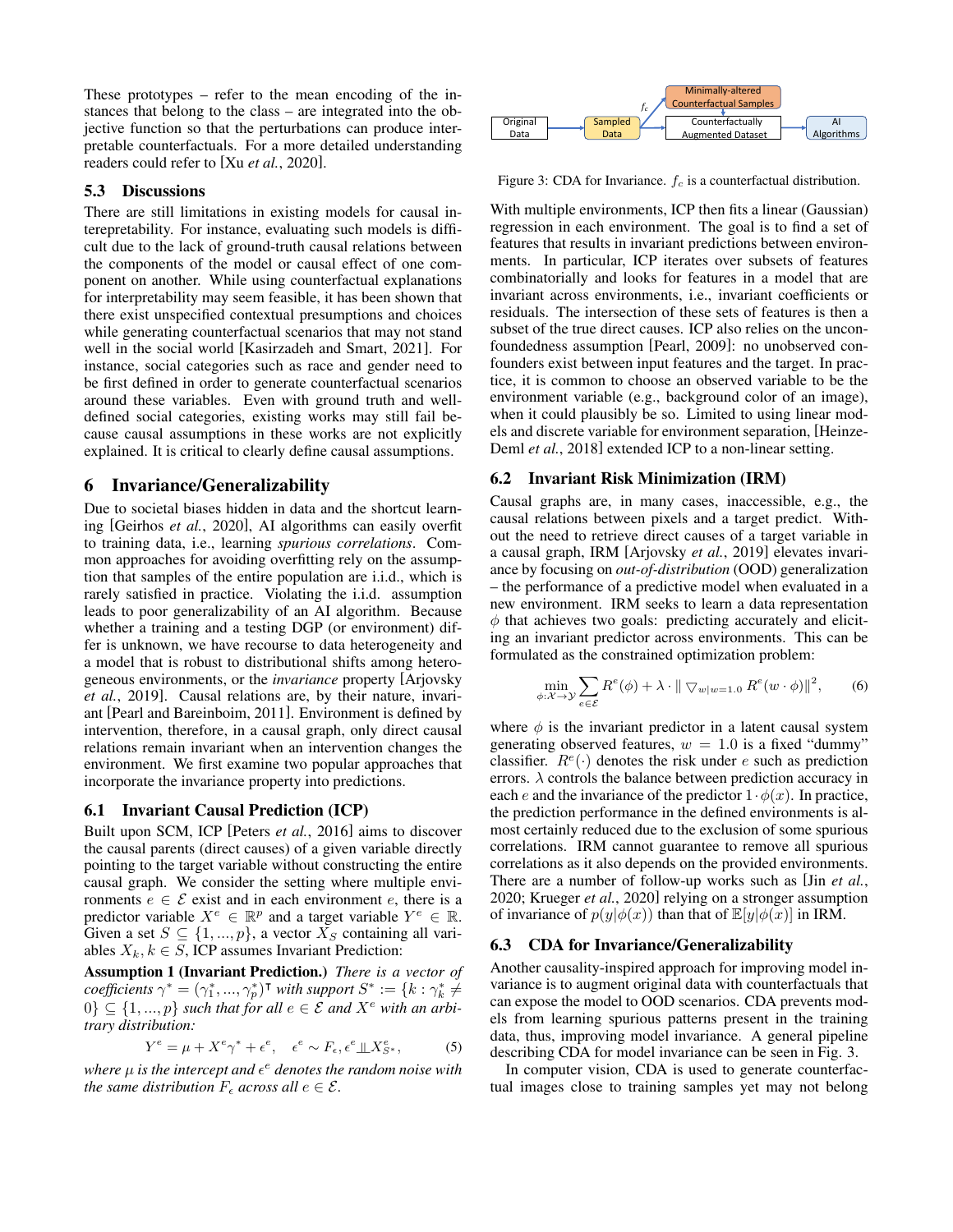to existing training categories. For example, to detect unknown classes, generative adversarial networks were used to generate perturbed examples from the known class and labeled as unknown categories [Neal *et al.*[, 2018\]](#page-7-22). Drawing on independent mechanisms (IMs) [Peters *et al.*[, 2017\]](#page-7-23), [\[Sauer](#page-7-24) [and Geiger, 2021\]](#page-7-24) proposed to decompose the image generation process into different mechanisms related to its shape, texture, and background. With known causal structure and learned IMs, a counterfactual generative network generated counterfactual images regarding each mechanism. Similar concept was used in visual question answering [\[Abbasnejad](#page-6-23) *et al.*[, 2020\]](#page-6-23) to improve the generalizability of various multimodal and unimodal vision and language tasks.

Inherently related to causal inference, Reinforcement Learning (RL) uses CDA to learn more generalizable policies. Counterfactual data in RL introduces various scenarios that an RL agent generally does not experience during training. In dynamic processes, for instance, [Pitis *et al.*[, 2020\]](#page-7-25) proposed to decompose the dynamics of different subprocesses into local IMs which can be used to generate counterfactual experiences. To choose the optimal treatment for a given patient, [Lu *et al.*[, 2020a\]](#page-6-24) proposed a data-efficient RL algorithm that used SCM to generate counterfactual-based data.

### 6.4 Discussions

Current applications of IRM have been focused on computer vision, nevertheless, an environment needs not to be scenery in an image. Some promising applications include health care [\[Kouw and Loog, 2018\]](#page-6-25), robotics [\[Giusti](#page-6-26) *et al.*, [2015\]](#page-6-26), NLP [Choe *et al.*[, 2020\]](#page-6-27), recommender systems[\[Wang](#page-7-26) *et al.*[, 2018\]](#page-7-26), and so on. IRM also highly relates to fairness [\[Arjovsky](#page-6-19) *et al.*, 2019]. When applying IRM, one may pay attention to the non-linear settings where formal results for latent-variable models are lacking and risks are underexplored [\[Rosenfeld](#page-7-27) *et al.*, 2020]. Another caveat of existing works in invariant prediction is the reliance on the stringent unconfoundedness assumption, which is typically impractical. ICP is more interpretable than IRM in terms of discovering causal features. For CDA, the counterfactual samples generation strategy usually relieves the conditional independence assumption of training data, which helps improve model generalizability. When generating counterfactual data is not feasible, one can use minimally-different examples in existing datasets with different labels to improve model generalizability [Teney *et al.*[, 2020\]](#page-7-28).

# 7 Summary and Open Problems

We review recent advances in SRAI from CL perspective. Purely reliant on statistical relationships, current AI algorithms achieve prominent performance meanwhile its potential risks raise great concerns. To achieve SRAI, we argue that CL is an effective means for it seeks to uncover the DGPs. Our survey begins by introducing the seven CL tools and their connections to SRAI. We then discuss how four of these tools are used in developing SRAI. In the following, we briefly describe promising future research directions of SRAI.

Privacy-preserving. Privacy is a crucial tenet of SRAI. Many research has shown that AI systems can learn and remember users' private attributes. However, how to use CL to enhance privacy has been barely studied in literature. Similar to de-biasing methods, we can use CL to remove sensitive information and create privacy-preserving data representations.

Making explicit causal assumptions. Explicitly making assumptions ensures more valid, testable, and transparent causal models. Given causal assumptions might be disputed or uncertain, we need sensitivity analysis to measure the model performance with assumption violations. Critically, assumptions should be made with humility and researchers are responsible to protect against unethical assumptions.

Causal discovery. While causal discovery has been extensively studied, its connection to SRAI is not well understood. Discovering causal relations helps determine if assumptions are properly made and interventions are correctly applied. Given that causal graph is key to many CL approaches in SRAI, causal discovery is an important future research.

Mediation analysis. Causal mediation analysis improves model transparency. For example, in CF, sensitive attributes such as gender and race are assumed to solely have direct influence on the classification. Is the effect of race on loan granting mediated by the job type? Similarly, mediation analysis could be used in explainable AI, e.g., neurons directly or indirectly influence algorithmic decisions.

Missing data. CL is a missing data problem: inferring the potential outcomes of the same units with different treatment assignments. We might apply CL to a more general setting of missing data. For example, graphical model based procedures can be used to provide performance guarantees when data are Missing Not At Random [\[Mohan and Pearl, 2021\]](#page-7-29).

Long-term impact. The majority of works in SRAI overlooks its long-term commitment to be fulfilled. This hinders both the efficiency and efficacy of existing works to achieve SRAI. For instance, static fairness criterion used in bank loan granting may cost credibility scores of the minorities in the long run [Liu *et al.*[, 2018\]](#page-6-28).

Social good. Essentially, SRAI is designed to *protect, inform* users, and *prevent/mitigate* the harms of AI [\[Cheng](#page-6-0) *et al.*[, 2021\]](#page-6-0). With the burgeoning AI-for-social-good movement, CL is becoming the core component of AI systems to tackle societal issues.

Causal tools and libraries for SRAI. SRAI research can also benefit from using existing CL libraries such as Causal  $ML<sup>1</sup>$  $ML<sup>1</sup>$  $ML<sup>1</sup>$ , DoWhy<sup>[2](#page-5-1)</sup>, and Causal Discovery Toolbox<sup>[3](#page-5-2)</sup>. It is possible to integrate CL models for SRAI into these tools.

# Acknowledgements

This material is based upon work supported by, or in part by, the U.S. Army Research Laboratory and the U.S. Army Research Office under contract/grant number W911NF2110030 and W911NF2020124 as well as by the National Science Foundation (NSF) grant 1909555.

<span id="page-5-0"></span><sup>1</sup> https://github.com/uber/causalml

<span id="page-5-1"></span><sup>&</sup>lt;sup>2</sup>https://microsoft.github.io/dowhy

<span id="page-5-2"></span><sup>3</sup> https://fentechsolutions.github.io/CausalDiscoveryToolbox/html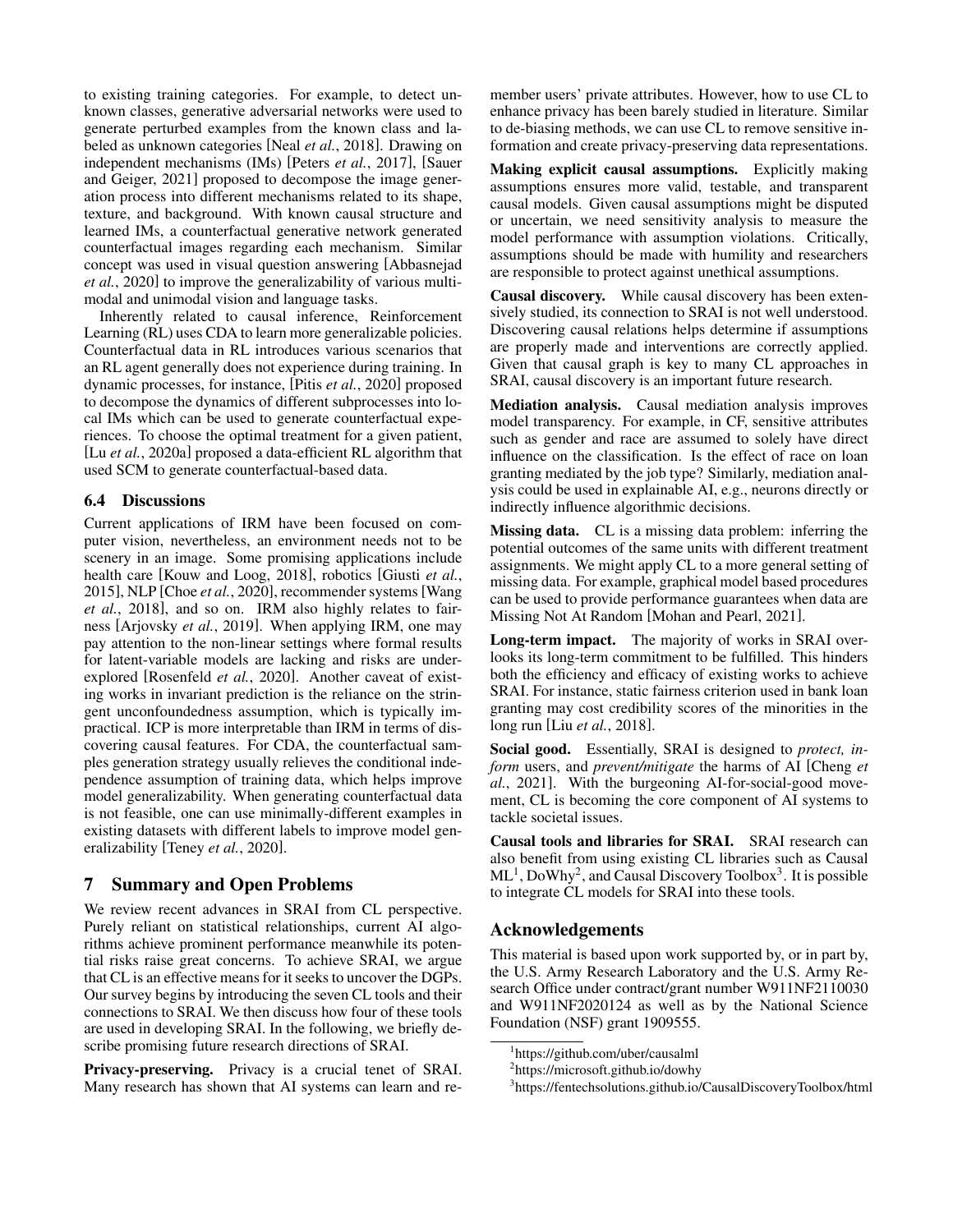# References

- <span id="page-6-23"></span>[Abbasnejad *et al.*, 2020] Ehsan Abbasnejad, Damien Teney, Amin Parvaneh, Javen Shi, and Anton van den Hengel. Counterfactual vision and language learning. In *CVPR*, pages 10044–10054, 2020.
- <span id="page-6-4"></span>[Agarwal *et al.*, 2019] Aman Agarwal, Kenta Takatsu, Ivan Zaitsev, and Thorsten Joachims. A general framework for counterfactual learning-to-rank. In *SIGIR*, 2019.
- <span id="page-6-19"></span>[Arjovsky et al., 2019] Martin Arjovsky, Léon Bottou, Ishaan Gulrajani, and David Lopez-Paz. Invariant risk minimization. *arXiv preprint arXiv:1907.02893*, 2019.
- <span id="page-6-10"></span>[Balakrishnan *et al.*, 2020] Guha Balakrishnan, Yuanjun Xiong, Wei Xia, and Pietro Perona. Towards causal benchmarking of bias in face analysis algorithms. In *ECCV*, pages 547–563. Springer, 2020.
- <span id="page-6-14"></span>[Chattopadhyay *et al.*, 2019] Aditya Chattopadhyay, Piyushi Manupriya, Anirban Sarkar, and Vineeth N Balasubramanian. Neural network attributions: A causal perspective. In *ICML*, pages 981–990. PMLR, 2019.
- <span id="page-6-0"></span>[Cheng *et al.*, 2021] Lu Cheng, Kush R Varshney, and Huan Liu. Socially responsible ai algorithms: Issues, purposes, and challenges. *arXiv preprint arXiv:2101.02032*, 2021.
- <span id="page-6-27"></span>[Choe *et al.*, 2020] Yo Joong Choe, Jiyeon Ham, and Kyubyong Park. An empirical study of invariant risk minimization. In *ICML UDL*, 2020.
- <span id="page-6-3"></span>[Cloudera, 2020] Cloudera. Causality for machine learning. [https://ff13.fastforwardlabs.com/,](https://ff13.fastforwardlabs.com/) 2020. Accessed: 2021- 02-14.
- <span id="page-6-15"></span>[Friedman, 2001] Jerome H Friedman. Greedy function approximation: a gradient boosting machine. *Annals of statistics*, pages 1189–1232, 2001.
- <span id="page-6-18"></span>[Geirhos et al., 2020] Robert Geirhos, Jörn-Henrik Jacobsen, Claudio Michaelis, Richard Zemel, Wieland Brendel, Matthias Bethge, and Felix A Wichmann. Shortcut learning in deep neural networks. *Nature Machine Intelligence*, 2(11):665–673, 2020.
- <span id="page-6-1"></span>[Getoor, 2019] Lise Getoor. Responsible data science. In *Big Data*, pages 1–1. IEEE, 2019.
- <span id="page-6-26"></span>[Giusti et al., 2015] Alessandro Giusti, Jérôme Guzzi, Dan C Cireşan, Fang-Lin He, Juan P Rodríguez, Flavio Fontana, Matthias Faessler, Christian Forster, Jürgen Schmidhuber, Gianni Di Caro, et al. A machine learning approach to visual perception of forest trails for mobile robots. *IEEE Robotics and Automation Letters*, 1(2):661–667, 2015.
- <span id="page-6-16"></span>[Goldstein *et al.*, 2015] Alex Goldstein, Adam Kapelner, Justin Bleich, and Emil Pitkin. Peeking inside the black box: Visualizing statistical learning with plots of individual conditional expectation. *JCGS*, 24(1):44–65, 2015.
- <span id="page-6-2"></span>[Guo *et al.*, 2020a] Ruocheng Guo, Lu Cheng, Jundong Li, P Richard Hahn, and Huan Liu. A survey of learning causality with data: Problems and methods. *CSUR*, 53(4):1–37, 2020.
- <span id="page-6-7"></span>[Guo *et al.*, 2020b] Ruocheng Guo, Xiaoting Zhao, Adam Henderson, Liangjie Hong, and Huan Liu. Debiasing gridbased product search in e-commerce. In *KDD*, 2020.
- <span id="page-6-12"></span>[Hajian and Domingo-Ferrer, 2012] Sara Hajian and Josep Domingo-Ferrer. A methodology for direct and indirect discrimination prevention in data mining. *TKDE*, 25(7):1445–1459, 2012.
- <span id="page-6-20"></span>[Heinze-Deml *et al.*, 2018] Christina Heinze-Deml, Jonas Peters, and Nicolai Meinshausen. Invariant causal prediction for nonlinear models. *JCI*, 6(2), 2018.
- <span id="page-6-5"></span>[Hofmann *et al.*, 2013] Katja Hofmann, Anne Schuth, Shimon Whiteson, and Maarten De Rijke. Reusing historical interaction data for faster online learning to rank for ir. In *WSDM*, pages 183–192, 2013.
- <span id="page-6-21"></span>[Jin *et al.*, 2020] Wengong Jin, Regina Barzilay, and Tommi Jaakkola. Domain extrapolation via regret minimization. *arXiv preprint arXiv:2006.03908*, 2020.
- <span id="page-6-6"></span>[Joachims *et al.*, 2017] Thorsten Joachims, Adith Swaminathan, and Tobias Schnabel. Unbiased learning-to-rank with biased feedback. In *WSDM*, pages 781–789, 2017.
- <span id="page-6-13"></span>[Kasirzadeh and Smart, 2021] Atoosa Kasirzadeh and Andrew Smart. The use and misuse of counterfactuals in ethical machine learning. In *FAccT*, 2021.
- <span id="page-6-8"></span>[Kaushik *et al.*, 2020] Divyansh Kaushik, Eduard Hovy, and Zachary C Lipton. Learning the difference that makes a difference with counterfactually-augmented data. *ICLR*, 2020.
- <span id="page-6-25"></span>[Kouw and Loog, 2018] Wouter M Kouw and Marco Loog. An introduction to domain adaptation and transfer learning. *arXiv preprint arXiv:1812.11806*, 2018.
- <span id="page-6-22"></span>[Krueger *et al.*, 2020] David Krueger, Ethan Caballero, Joern-Henrik Jacobsen, Amy Zhang, Jonathan Binas, Remi Le Priol, and Aaron Courville. Out-of-distribution generalization via risk extrapolation (rex). *arXiv preprint arXiv:2003.00688*, 2020.
- <span id="page-6-11"></span>[Kusner *et al.*, 2017] Matt J Kusner, Joshua R Loftus, Chris Russell, and Ricardo Silva. Counterfactual fairness. *NeurIPS*, 2017.
- <span id="page-6-28"></span>[Liu *et al.*, 2018] Lydia T Liu, Sarah Dean, Esther Rolf, Max Simchowitz, and Moritz Hardt. Delayed impact of fair machine learning. In *ICML*, pages 3150–3158, 2018.
- <span id="page-6-17"></span>[Liu *et al.*, 2019] Shusen Liu, Bhavya Kailkhura, Donald Loveland, and Yong Han. Generative counterfactual introspection for explainable deep learning. *arXiv preprint arXiv:1907.03077*, 2019.
- <span id="page-6-24"></span>[Lu *et al.*, 2020a] Chaochao Lu, Biwei Huang, Ke Wang, José Miguel Hernández-Lobato, Kun Zhang, and Bernhard Schölkopf. Sample-efficient reinforcement learning via counterfactual-based data augmentation. In *NeurIPS Offline RL*, 2020.
- <span id="page-6-9"></span>[Lu *et al.*, 2020b] Kaiji Lu, Piotr Mardziel, Fangjing Wu, Preetam Amancharla, and Anupam Datta. Gender bias in neural natural language processing. In *Logic, Language, and Security*, pages 189–202. Springer, 2020.